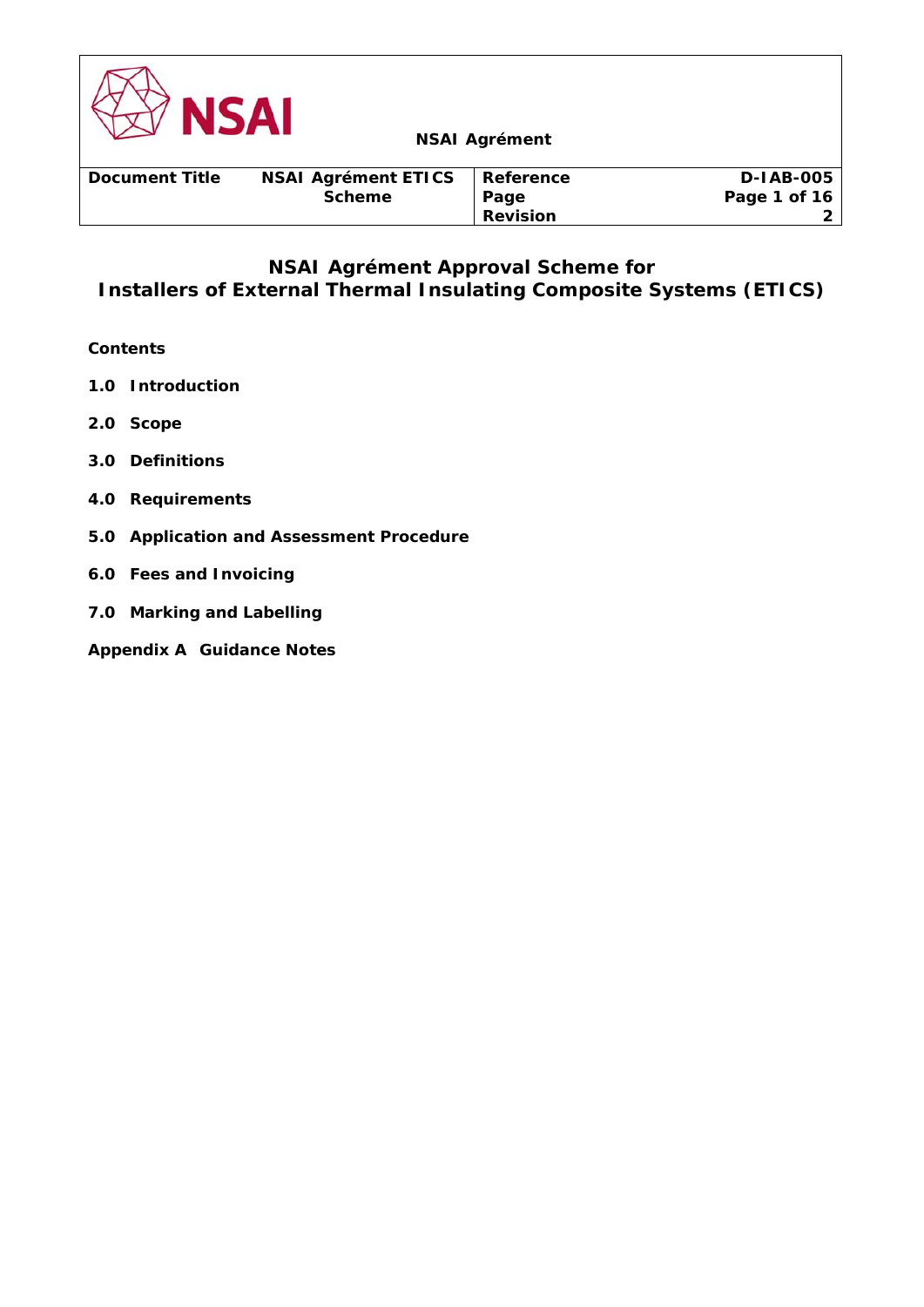### **1.0 Introduction**

NSAI Agrément regards the quality of installation and workmanship to be critical to achieving the design life of an External Thermal Insulation Composite System (ETICS). NSAI Agrément has established an approved installer scheme 'NSAI Agrément Approval Scheme for Installers of External Thermal Insulating Composite Systems (ETICS)' to evaluate and monitor the ongoing performance of installers of NSAI Agrément certified ETICS systems.

Two classes of approval are available:

- Approved Installer
- Approved Installer (Multi-Storey)

If the evaluation is successful, the Approved Installer will:

- a) Be allocated an ETICS Approved Installer Number associated with the relevant Certificate;
- b) Be included on the NSAI Agrément website register as an 'NSAI Agrément ETICS Approved Installer or 'NSAI Agrément ETICS Approved Installer (Multi-Storey) for the system specified in the relevant NSAI Agrément certificate;
- c) Be required to continue to meet these certification criteria. Failure to do so will result in removal of the Approved Installer from the NSAI Agrément register.

### **2.0 Scope**

This scheme provides for evaluation, approval and on-going surveillance of NSAI Agrément ETICS Approved Installers against the requirements set out in:

- a) The valid NSAI Agrément certificate.
- b) The site survey sheet, site specific project design, building details and method statement.
- c) Any other relevant information provided by the Certificate holder.
- d) Any additional requirements specified in this document.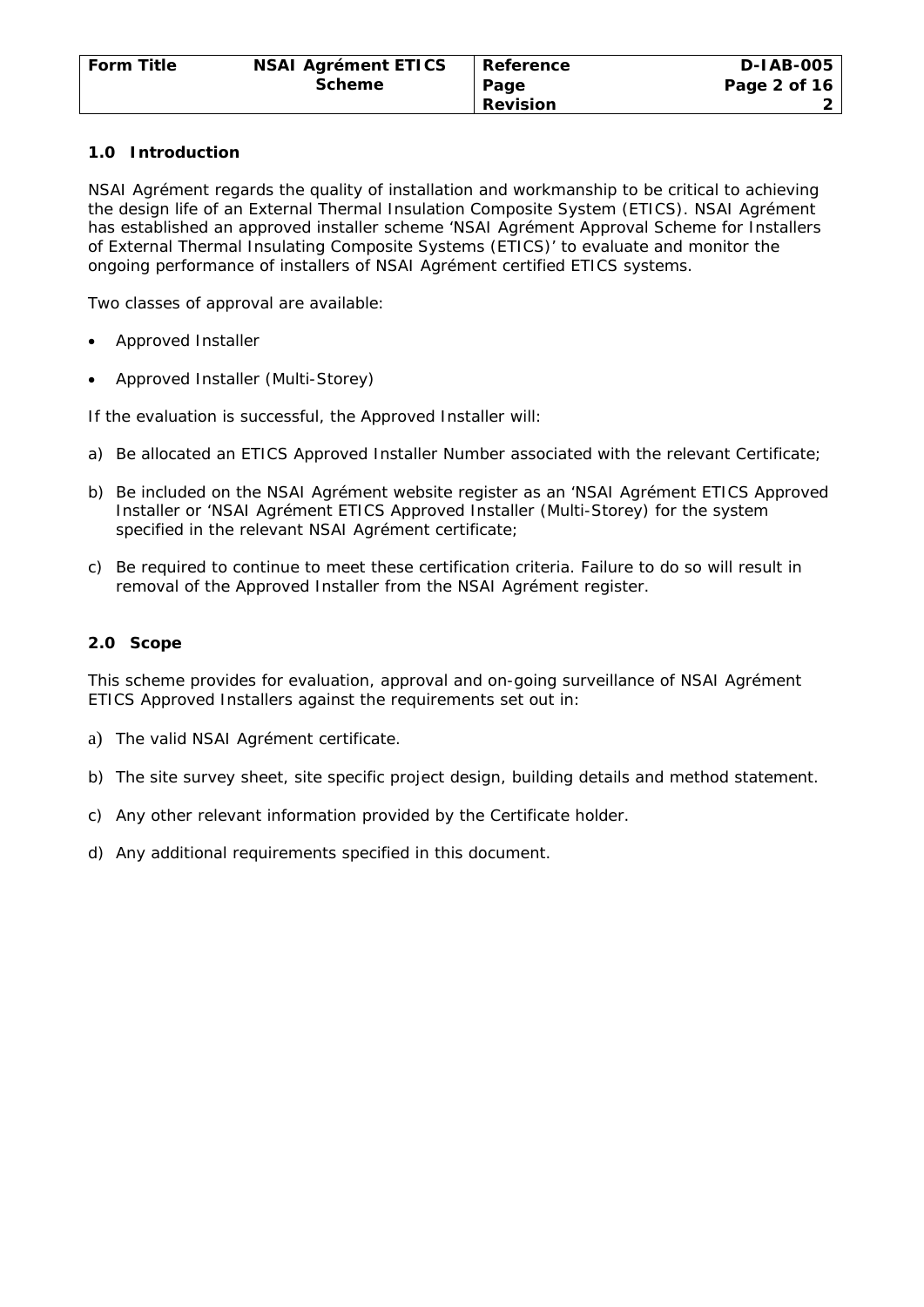### **3.0 Definitions**

- 3.1 Approval: A favourable technical assessment of the ability of the applicant to install an ETICS in accordance with the requirements of this scheme.
- 3.2 Approved Installer: Company approved by NSAI Agrément to install the certified ETICS on buildings of up to 2.5 storeys in height. This team will:
	- Be trained and approved by a Certificate holder as an approved installer.
	- Employ at least one ETICS Supervisor and ETICS Operative. The ETICS Supervisor and ETICS Operative can be the same person.
- 3.3 Approved Installer (Multi-Storey): As for Approved Installer but is approved to work on buildings of greater than 2.5 storeys in height.
- 3.4 Assessment Body: The organization carrying out the assessment of the ETICS installer. In this case, the assessment body is NSAI Agrément.
- 3.5 Authorised Personnel: Suitably qualified personnel employed or subcontracted by the Assessment Body to carry out the approval or ongoing surveillance of the Approved Installer.
- 3.6 Certificate Holder: The owner of the relevant NSAI Agrément certificate, as defined in the NSAI Agrément Terms and Conditions.
- 3.7 ETICS Operative: An operative who:
	- Has served a recognised apprenticeship in a relevant trade, e.g. plasterer.
	- Has a minimum of 5 years practical and relevant experience in the construction industry.
	- Has successfully completed the Certificate holder's training programme.
	- Has been approved by the Certificate holder as an ETICS installer of their system and has been issued with an ETICS Operative ID card.
- 3.8 ETICS Supervisor: An ETICS Operative capable of, and responsible for, overseeing the work of an ETICS Team on a project. Records should be available to demonstrate the competence of an ETICS Supervisor, including:
	- An ETICS Supervisor ID card.
	- Additional training by the Certificate holder.
	- Sufficient demonstrable experience in the supervision of ETICS installation for the relevant building type (minimum of 5 projects with total coverage in the region of  $750m^2$ ).
- 3.9 ETICS Team: Team responsible for the installation of an ETICS on a building, consisting of at least one ETICS Supervisor and ETICS Operative (can be the same person).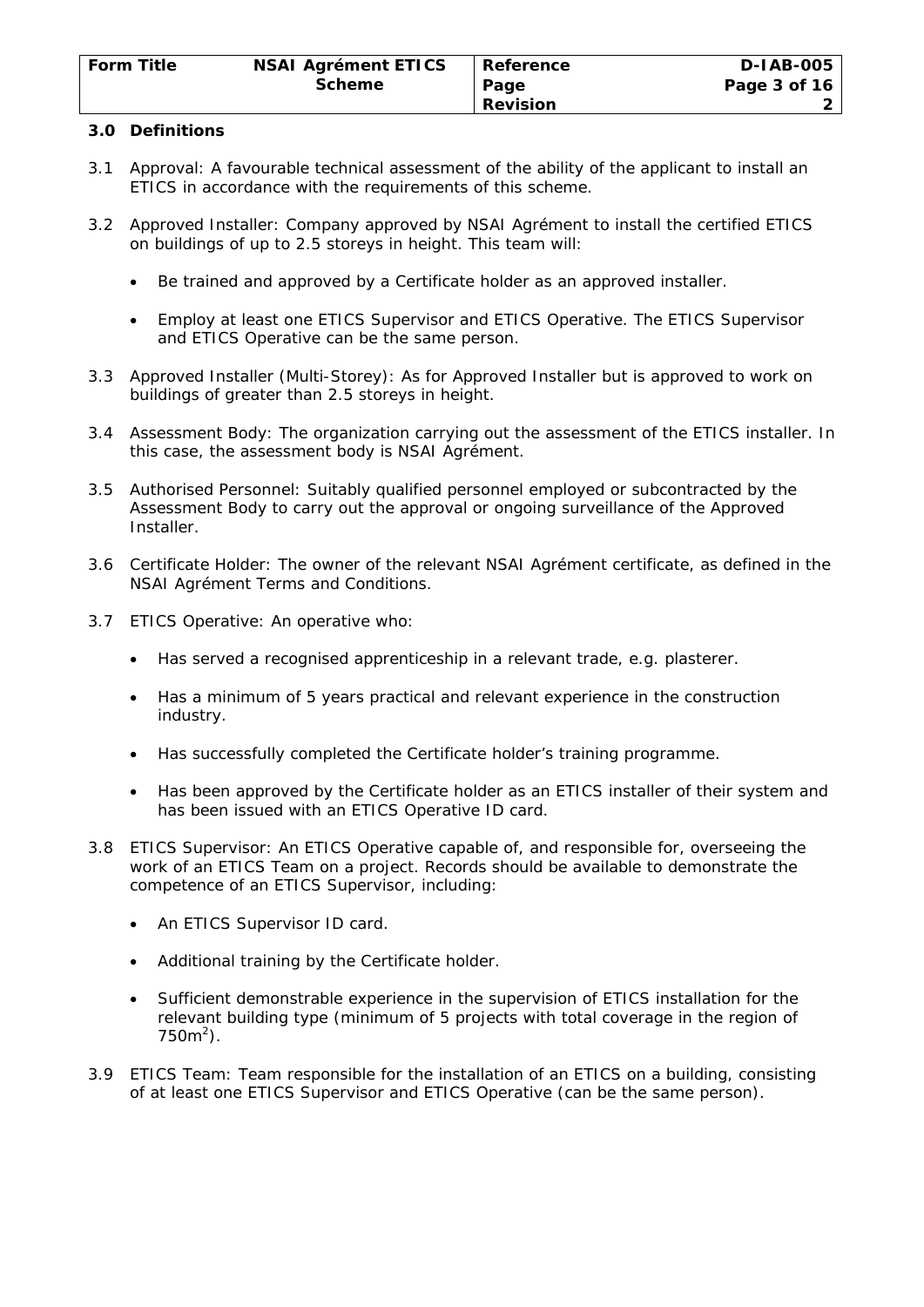#### **4.0 Scheme Requirements**

#### **4.1 Certificate Holder**

The Certificate holder shall:

- a) Prepare and implement an approval scheme for ETICS Operatives/ETICS Supervisors, including relevant documentation/records etc. Criteria should include as a minimum:
	- Skill levels additional to those defined in Section 3.7 and 3.8.
	- Training requirements training course content to be agreed with NSAI Agrément.
	- Proven knowledge of the certified system (practical and theoretical). This may be demonstrated by way of practical and theoretical examination and on-site training/monitoring.
	- Number and type of projects completed to a satisfactory standard. A minimum of 5 representative buildings should be satisfactorily completed by an Approved Installer, under the supervision of the Certificate holder, prior to approval by the Certificate holder.
- b) Prepare and implement a training programme for ETICS Operatives/ETICS Supervisors, including all relevant documentation/records etc. This shall include attendance at a formal training course run by the Certificate holder which covers:
	- Principles; System types; System selection; Performance; Materials (including renders, adhesives, mesh, beads, sealants, insulation etc); Design (wind loading, condensation, thermal properties etc); Avoiding risks; Best practice details; Installation; Repairs; Durability and maintenance; Application (including practical work); Refurbishment; Particular Certificate requirements; Certificate holder requirements; Contractor responsibilities; Health and safety; Certificate specific training (e.g. drying times, fixing, making the building watertight etc).
	- Contractual obligations.
	- Quality control/monitoring requirements.
	- Approved installer requirements.

NSAI Agrément considers at least 3 – 5 days necessary to cover, including adequate onsite training.

The NSAI Agrément assessment of the ETICS system for certification will include an assessment of the training course content, which shall be adequate and appropriate and shall include a final examination.

- c) Confirm in writing that the installer has been approved by the Certificate holder in accordance with 4.1 a) and b), and that the Certificate holder support's this installer's application to become an NSAI Agrément approved installer for ETICS.
- d) Assess, approve, monitor and keep under review the Approved Installer to confirm ability to install in accordance with:
	- The valid NSAI Agrément Certificate(s);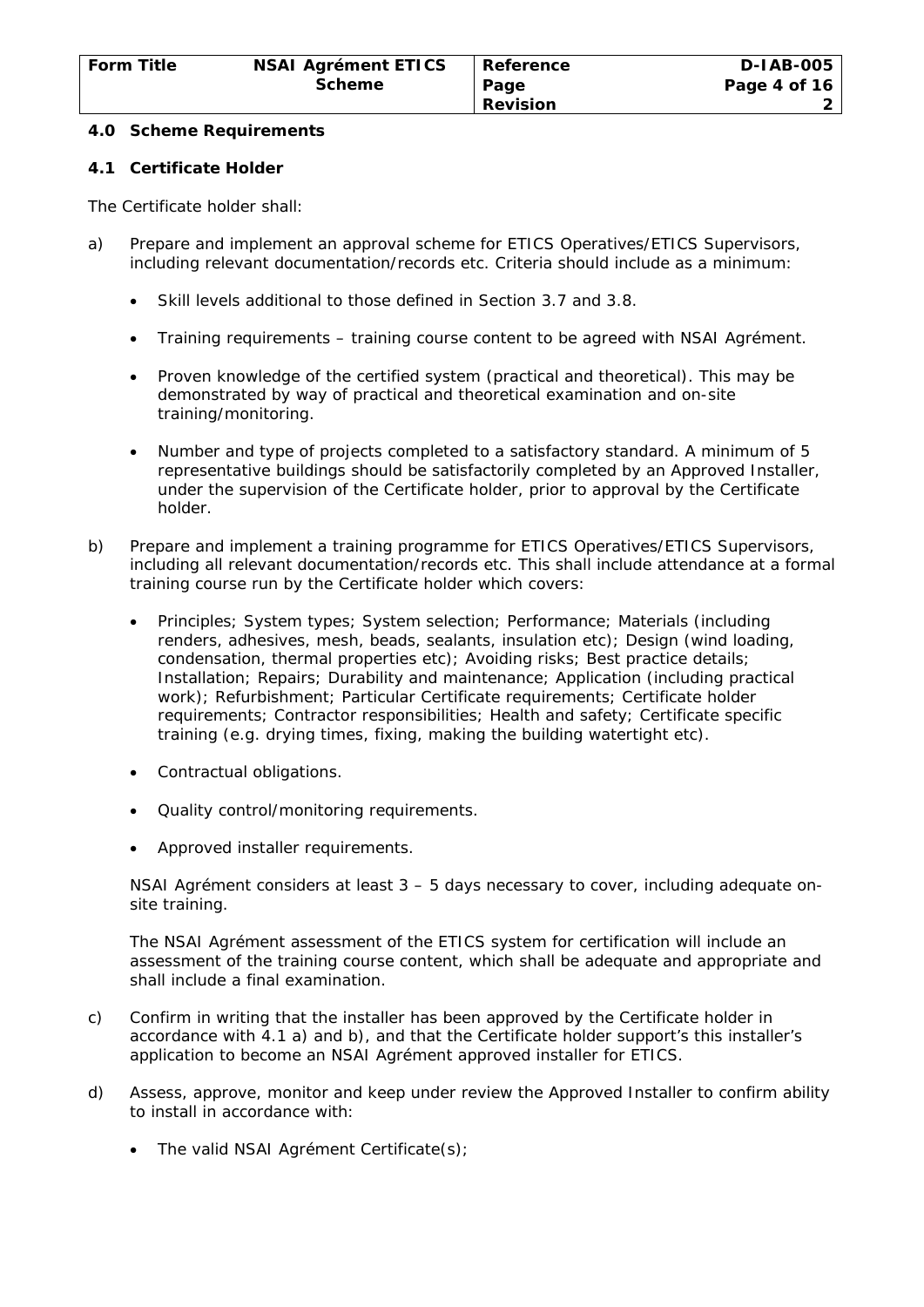- The Certificate holder's project specific design, site survey sheet, building details, method statement and maintenance plan;
- The Certificate holder's Code of Practice/Charter for approved installers.
- Any other relevant information provided by the Certificate holder;
- Any additional requirements specified in the NSAI Agrément ETICS Scheme document.

The Certificate holder should identify any aspects of the Approved Installer procedures and performance which could affect quality of workmanship on an ETICS project, including performance of ETICS Supervisors/Operatives where necessary.

- e) Maintain current technical documentation, including installation/instruction manuals, Home Owners Manual, product literature etc.
- f) Make available to the Approved Installer the required equipment, materials etc.
- g) Maintain technical support to the Approved Installer, including the provision of all current technical documentation and any additional training to deal with product/system development.
- h) Notify NSAI Agrément in writing when an Approved Installer is no longer approved by the Certificate holder.
- i) Make available to NSAI Agrément, on request, documentation that demonstrates compliance with the above requirements.

# **4.2 Approved Installer**

The Approved Installer shall:

- a) Comply with all statutory regulations.
- b) Install the ETICS in compliance with:
	- The valid certificate(s) including the use of approved materials;
	- The Certificate holder's project specific design, site survey sheet, building details, method statement and maintenance plan;
	- The Certificate holder's Code of Practice/Charter for approved installers.
	- Any other relevant information provided by the Certificate holder;
	- Any additional requirements specified in the NSAI Agrément ETICS Scheme document.
- c) Ensure each installation project is carried out by at least one ETICS Team that is adequately supervised by an ETICS Supervisor.
- d) Maintain and make available for inspection all relevant records. Records shall be maintained (10 years minimum and in accordance with any legal/contractual requirements) and shall include as a minimum: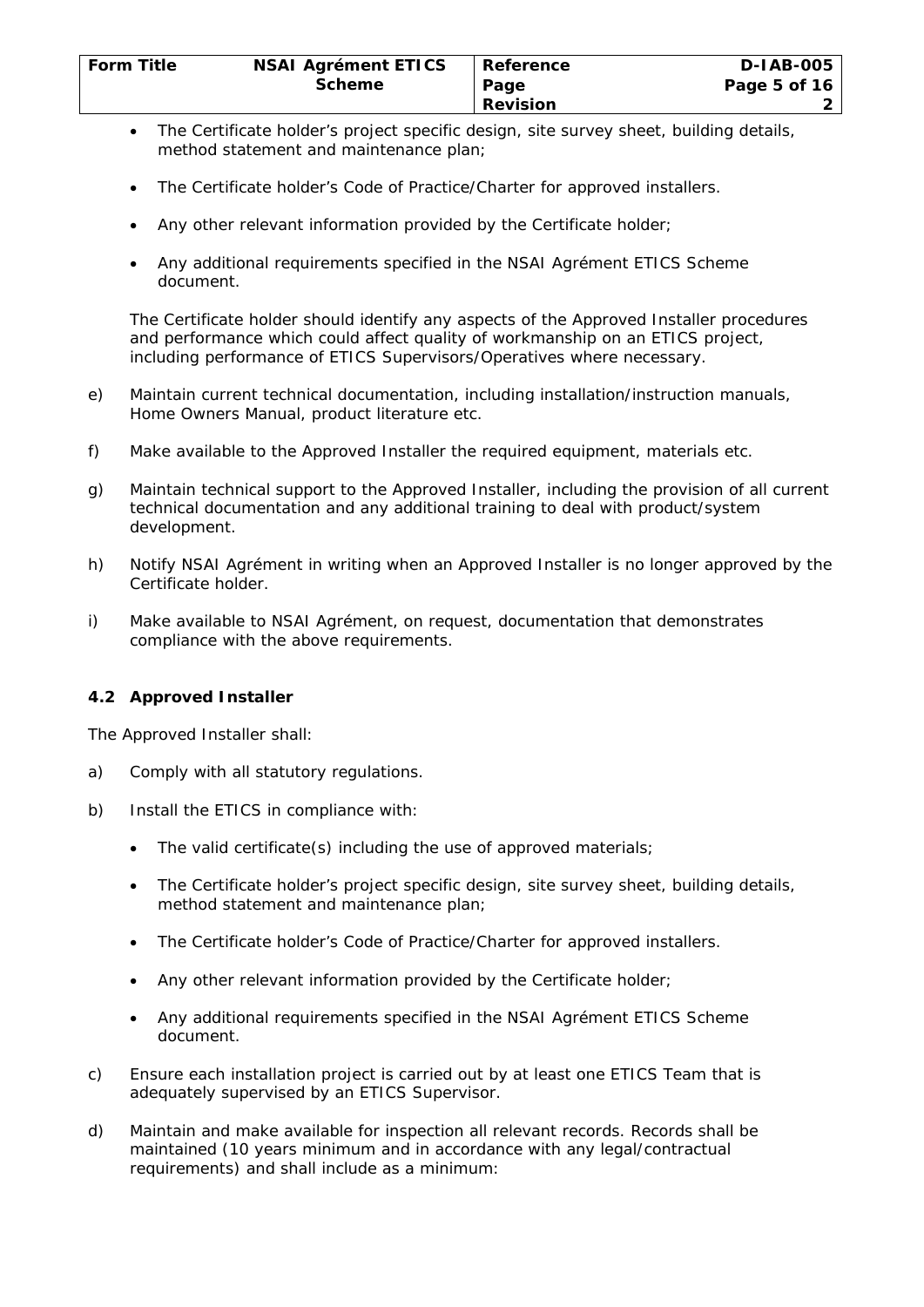- Training certificates for ETICS Supervisor(s) and ETICS Operative(s);
- Photographs of all jobs, showing key features/details/discrepancies, at the five key stages of the job (Preparation; Boarding; Base coat; Finish coat; Completion);
- ETICS Team structure;
- Register of all completed/current installations;
- Project specific site survey sheet and inspection/check sheets;
- Project specific documentation (project specific design etc);
- Product traceability records;
- Customer complaint records.
- e) Provide proof at the time of their assessment that they have adequate experience in this field.
- f) Ensure that all people working on the job have adequate experience and training to enable them to carry out installation in accordance with the above requirements.
- g) Provide themselves with such equipment as required to carry out the installation. All such equipment shall be properly maintained and regularly calibrated to National Standards, where applicable. All materials and components shall be stored in accordance with the manufacturer's and Certificate holder's instructions.
- h) Provide the home owner with the Home Owners Manual and any other relevant documentation.
- i) All site activities must be in compliance with the HSA (Health & Safety Authority) requirements.

# **4.3 NSAI Agrément**

NSAI Agrément shall:

- a) Ensure that the assessment/surveillance is undertaken by personnel who are adequately trained and experienced in the technology to enable them to assess compliance with the requirements of the ETICS Scheme.
- b) Address the requirements of Sections 4.1 and 4.2 of the ETICS Scheme during the assessment/surveillance of an Approved Installer.
- c) Require a separate contract to be completed for each NSAI Agrément certificate.
- d) Maintain an up-to-date web register of Approved Installers. If an Approved Installer is found not to comply with the criteria specified in the ETICS Scheme, they will be removed from the register.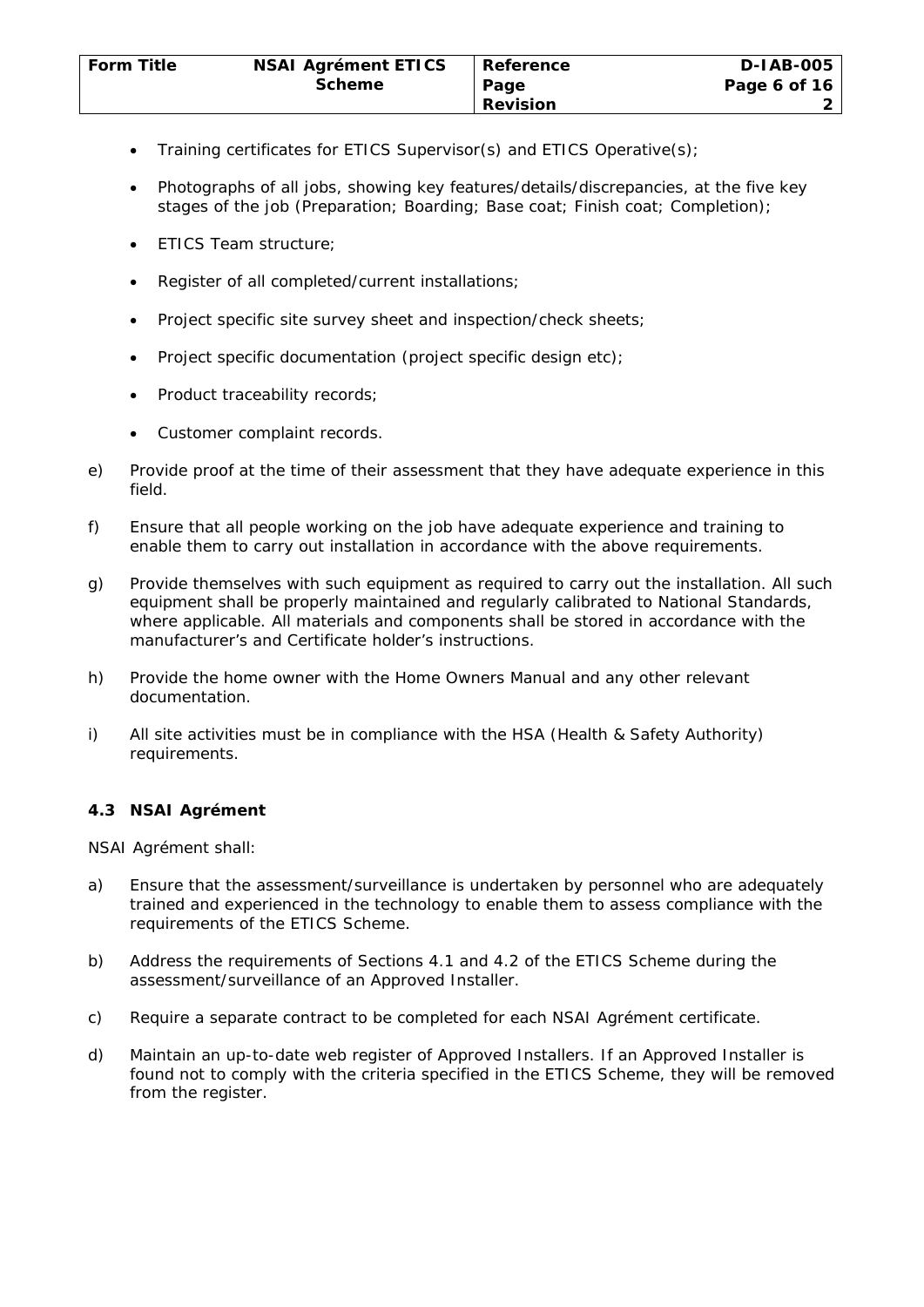#### **5.0 Application and Assessment Procedure**

#### **5.1 Summary**

The following is a summary of the procedure:

- a) Application form completed to become an Approved Installer one application form per NSAI Agrément Certificate, and per ETICS Team, is required.
- b) Certificate holder confirms in writing on the application form support for the application that the applicant has been trained and approved by the Certificate holder in accordance with 4.1 a) and b) above.
- c) The applicant is subject to an assessment by NSAI Agrément prior to approval, and regular surveillance subsequently.

#### **5.2 Assessment and Surveillance Process**

a) The applicant shall be audited against the scheme requirements and shall satisfy NSAI Agrément regarding the ability to comply consistently. All major non-compliances shall be resolved prior to issue of an approval.

Major non-compliances include:

- Use of un-certified materials, i.e. materials not specified on the relevant certificate;
- Unauthorised deviation from project specific design/site survey sheet;
- Failure to maintain project specific documentation, as stated in Section 4.2 d);
- Inadequate storage of materials in on-site or off-site location;

Please note that the above list is not exhaustive.

- b) If unsuccessful, the applicant will either be re-visited or be given 10 working days to submit evidence of corrective actions. If the applicant is unsuccessful on this re-visit, they will have to submit a new application to NSAI Agrément and demonstrate evidence that they have been re-trained by the Certificate holder.
- c) If successful, NSAI Agrément will provide written confirmation of approval, issue an Approved Installer number and the appropriate NSAI Agrément logo, and include the Approved Installer on the list of registered installers on the NSAI Agrément website.
- d) After approval, NSAI Agrément will carry out regular surveillance audits (typically one per year) to confirm ongoing compliance. The number of audits will take into consideration the number of ETICS Teams and the volume of work being completed. Visits to previous completed works may be considered.
- e) NSAI Agrément reserves the right to carry out and charge for additional audits where serious discrepancies or non-compliances are identified.
- f) Where NSAI Agrément identifies significant non-compliance due to failure to adhere to these certification criteria, NSAI Agrément will inform the installer and the Certificate holder, and will require reasonable and appropriate corrective action. The installer and/or Certificate holder will be expected to commit to completion of the corrective action within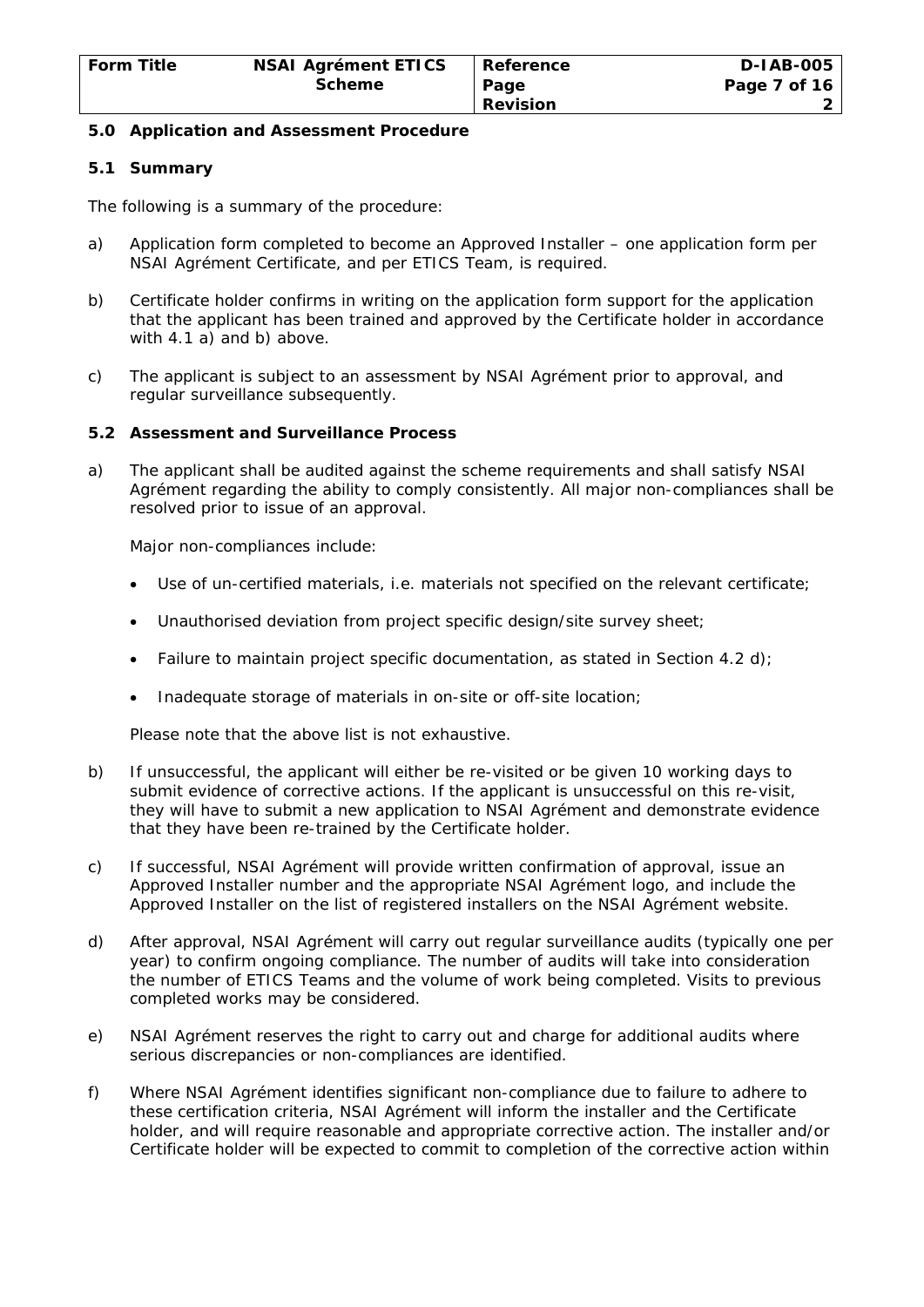| <b>NSAI Agrément ETICS</b> | Reference | <b>D-IAB-005</b> |
|----------------------------|-----------|------------------|
| <b>Scheme</b>              | Page      | Page 8 of 16     |
|                            | Revision  |                  |
|                            |           |                  |

an agreed period. Failure to do so may result in the Approved Installer being withdrawn from the list of registered installers, or the Certificate being withdrawn/suspended.

g) The Approved Installer will be permitted to use the Approved Installer number, in conjunction with the NSAI Agrément logo, on product literature etc. The NSAI Agrément conditions for use of the logo shall be complied with.

# **5.3 Validity of Approval**

- a) The approval remains valid until further notice, provided that:
	- The Certificate remains valid:
	- The Approved Installer continues to meet the Certificate holder's approval requirements;
	- No major non-compliances are brought to the attention of NSAI Agrément, e.g. via surveillance audits, customer complaints etc;
	- No information to undermine the validity of the Certificate is brought to the attention of NSAI Agrément;
	- The NSAI Agrément logo, Certificate number and Approved Installer's number are used correctly;
	- The appropriate fees are paid to NSAI Agrément.
- b) NSAI Agrément may decide to withhold/withdraw the approval in accordance with NSAI Agrément procedures.
- c) The Approved Installer may appeal the decision to withhold/withdraw approval in accordance with the NSAI Agrément appeals procedure.

# **5.4 Selection and Testing of Materials**

NSAI Agrément may select and remove from store or site, samples of material/product for assessment or testing, or may request that testing or analysis be carried out on selected samples. NSAI Agrément shall not be charged for such samples, testing or analysis; such charges will be passed onto the installer/Certificate holder.

#### **5.5 Communication**

NSAI Agrément will contact the installers and Certificate holders directly to discuss any discrepancies, variations or complaints.

NSAI Agrément will keep the Certificate holder advised of any significant matters which may affect the status of the Approved Installer.

Information regarding the current status of an Approved Installer/Certificate may be obtained from the NSAI Agrément website. NSAI Agrément will not comment on applications in progress to a third party unless authorised to do so by the applicant.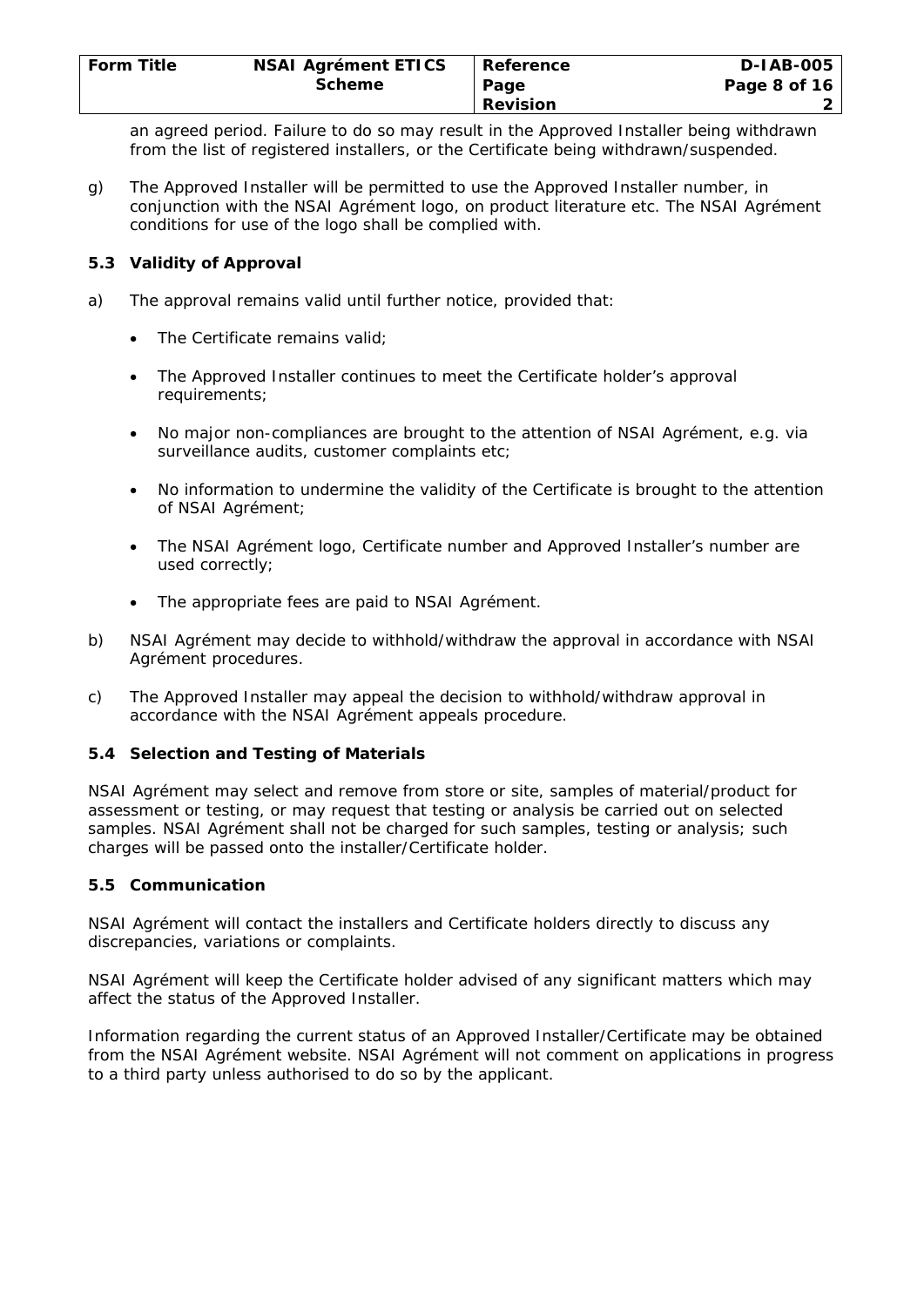| <b>Form Title</b> | <b>NSAI Agrément ETICS</b> | Reference       | D-IAB-005      |
|-------------------|----------------------------|-----------------|----------------|
|                   | <b>Scheme</b>              | ∣ Paqe          | Page 9 of $16$ |
|                   |                            | <b>Revision</b> |                |

### **6.0 Fees and Invoicing**

NSAI Agrément will invoice the applicant/Approved Installer at the address specified in the application form for:

- Annual registration;
- Surveillance audits;
- Additional audits (if required);
- Sampling/testing (if required).

The schedule of fees is shown below. Non-payment of fees will result in withdrawal of the approval and in the removal of the installer from the list of registered installers.

| Fee Classification*                                                                                                                                                                                                                                                                                                              |         |  |
|----------------------------------------------------------------------------------------------------------------------------------------------------------------------------------------------------------------------------------------------------------------------------------------------------------------------------------|---------|--|
| Application and assessment fee for single certificate                                                                                                                                                                                                                                                                            | €3000** |  |
| Application and assessment fee for each additional certificate                                                                                                                                                                                                                                                                   | €750**  |  |
| Application and assessment fee for each additional crew                                                                                                                                                                                                                                                                          | €750**  |  |
| Annual Registration/Surveillance audit fee                                                                                                                                                                                                                                                                                       | €1850** |  |
| * All charges are subject to VAT at 21%.<br>** The above fees are based on the assumption that the assessment will require at least one<br>site visit to be completed, and are subject to change based on the number of audits to be<br>conducted, number of crews to be assessed etc. NSAI Agrément reserves the right where an |         |  |

assessment is protracted or where additional audits are required for reasons beyond its control to charge additional fees.

# **7.0 Marking and Labelling**

In accordance with NSAI Agrément procedures, an Approved Installer will be permitted to use their unique NSAI Agrément logo, which includes:

- a) The NSAI Agrément logo.
- b) The classification "ETICS Approved Installer" or "ETICS Approved Installer (Multi-Storey)".
- c) The name(s) of the NSAI Agrément approved ETICS the installer is approved for.
- d) The Approved Installer's name.
- e) The Approved Installer's number.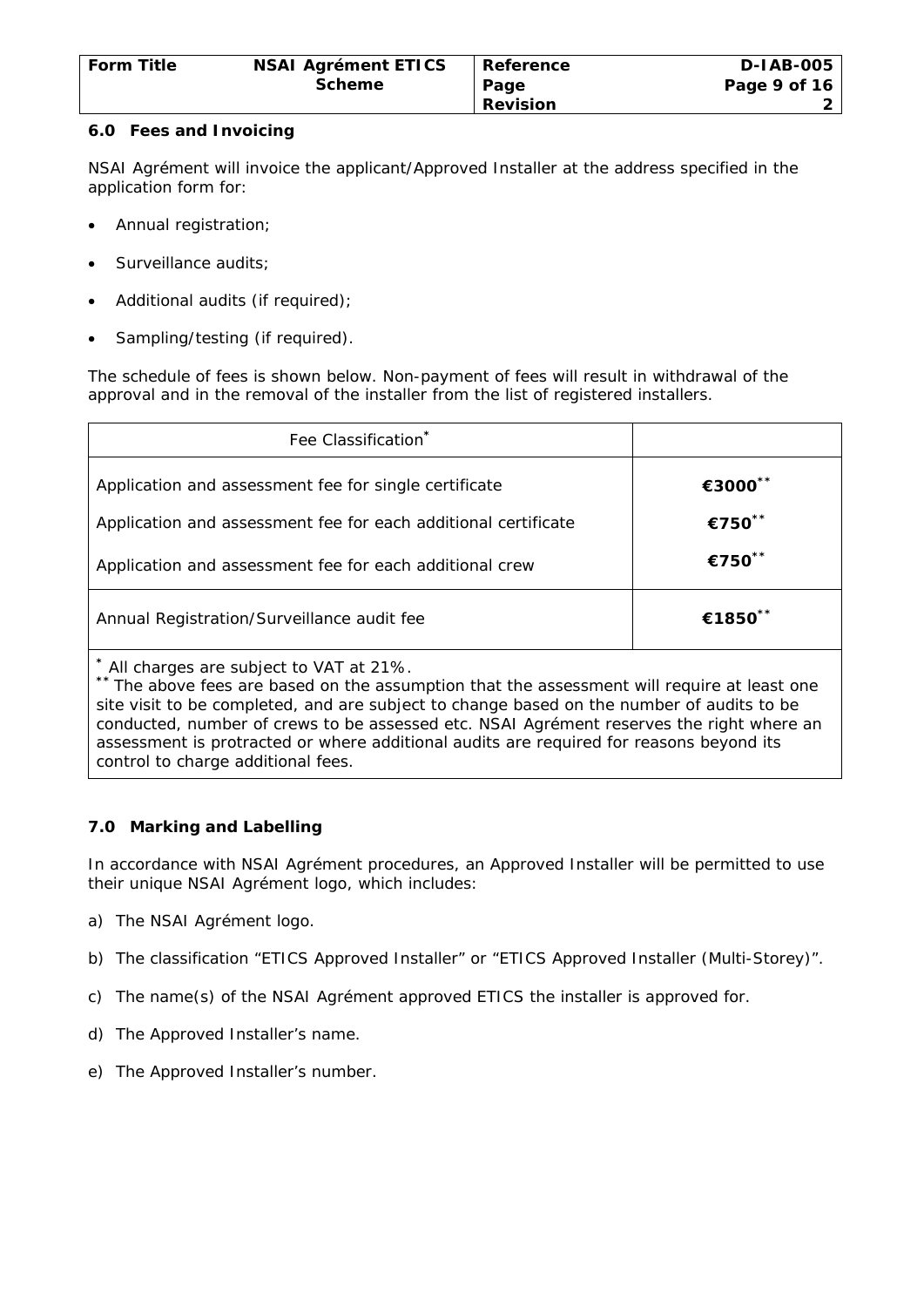| <b>Form Title</b> | <b>NSAI Agrément ETICS</b> | Reference       | <b>D-IAB-005</b> |
|-------------------|----------------------------|-----------------|------------------|
|                   | <b>Scheme</b>              | Page            | Page 10 of 16    |
|                   |                            | <b>Revision</b> |                  |

#### **Appendix A Guidance Notes**

These notes have been prepared by NSAI Agrément as a supplementary checklist/guidance to the specific requirements of the ETICS scheme and the SEAI Home Energy Savings (HES) Scheme, and are not a substitute or alternative to the requirements of the schemes.

**Training Certificates**  Training Certificates are to be issued by the Certificate holder to ETICS Supervisors and Operatives who have succeeded in their training course. Training certificates should contain at least the following information: • Name of Certificate holder issuing the training certificate. NSAI Agrément certificate number of the system. • Name of trainee. • Date. • Grade of trainee - Operative or Supervisor. • Category of training – Approved Installer or Approved Installer (Multi-Storey). **ID ID** cards are to be issued by the Certificate holder to ETICS Supervisors and Operatives who have succeeded in their training course. ID Cards should contain at least the following information: • Name of Certificate holder issuing the card. • NSAI Agrément certificate number of the system. • Photo of card holder. • Name of card holder. Supervisor or Operative grade. • Approved Installer or Approved Installer (Multi-Storey). • Expiry date of card (to be up to maximum of 3 years from date of issue). **NSAI Agrément Certificates**  Installers are required to have a copy of the NSAI Agrément Certificate(s) for the system(s) which they install. **NSAI Agrément Approval Scheme (ETICS)**  Installers are required to have a copy of the latest NSAI Agrément Approval Scheme – Installers of External Thermal Insulating Composite Systems (ETICS). Installers should be familiar with the contents of the document and particularly Section 4.2. **Installation / Design Manual**  Installers are required to have a copy of the technical literature and instruction manuals issued by the Certificate holder(s) of the system(s) they are installing, which should contain sufficient information to cover all the typical details of system selection, materials, best practice design and application, repairs and maintenance. **IS EN 13914-1** Installers are recommended to keep a copy for reference of IS EN 13914-1: 2005; *Design, Preparation and Application of External Rendering and Internal Plastering*. The Certificate holder can source the document from NSAI. **Register of Installations**  Installers are required to maintain a register of all current and completed installations to include at least the following information: • Client Name. Client contact details – address and phone number. • Address of installation (if different). • ETICS Supervisor. • System Name & Certificate Number.

• Date of commencement and completion.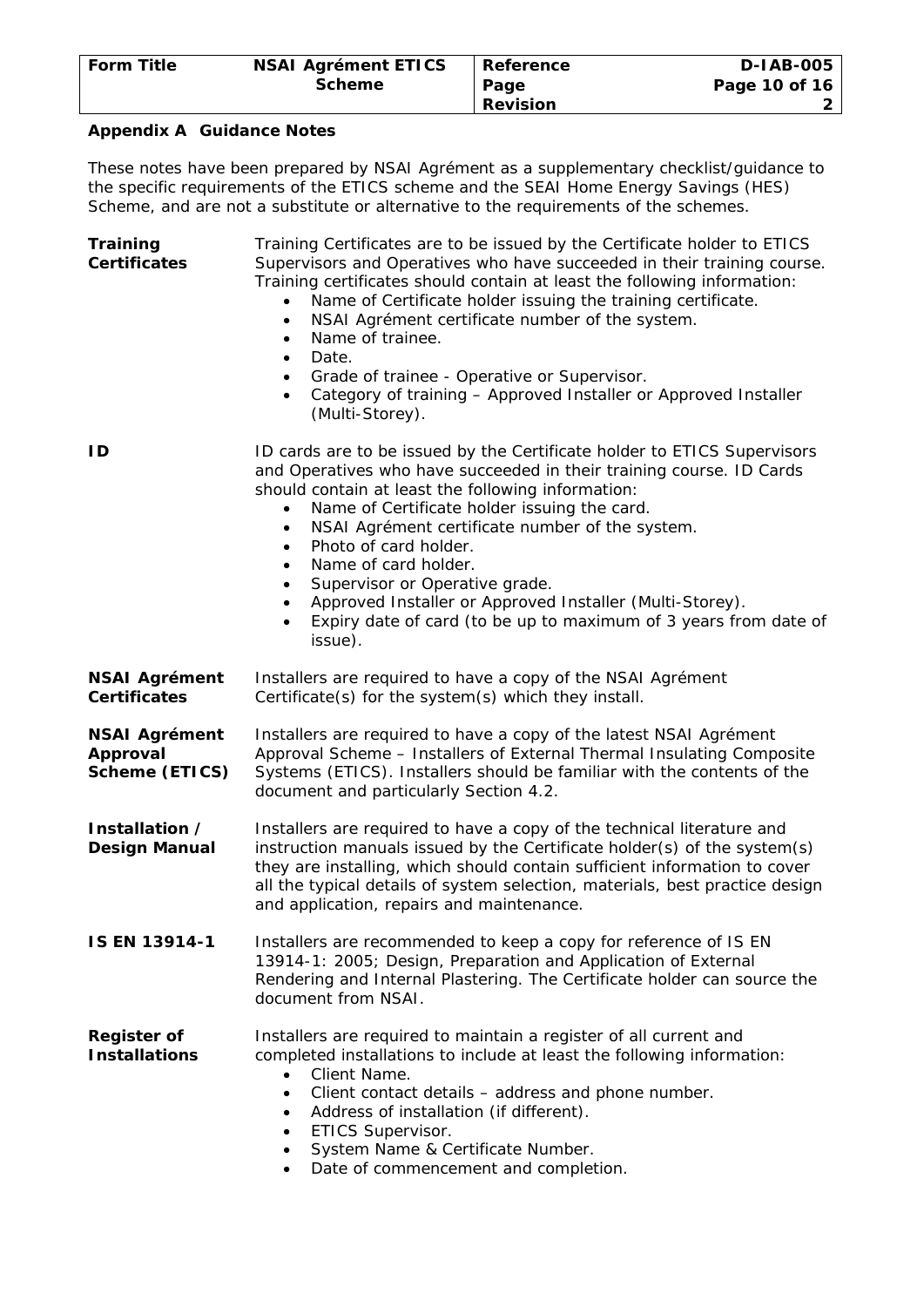| <b>Form Title</b> | <b>NSAI Agrément ETICS</b> | <b>∣ Reference</b> | <b>D-IAB-005</b> |
|-------------------|----------------------------|--------------------|------------------|
|                   | <b>Scheme</b>              | Page               | Page 11 of 16    |
|                   |                            | <b>Revision</b>    |                  |

| Complaints                                     | Installers should have a method statement for dealing with complaints.<br>This statement should note at least the following information:<br>All complaints to be reported/referred to a nominated complaints<br>$\bullet$<br>manager.<br>Complaints and outcomes to be recorded on a complaints record<br>$\bullet$<br>form.<br>Where the complaint relates to a technical or performance issue,<br>$\bullet$<br>the Certificate holder is to be informed of the complaint by the<br>installer. In that case the Certificate holder will be involved in<br>resolution of the complaint.<br>The complaints manager will visit the site and discuss the issue<br>$\bullet$<br>with the complainant.<br>The complaints manager, installer and Certificate holder will use<br>$\bullet$<br>their best efforts to resolve the complaint. |
|------------------------------------------------|-------------------------------------------------------------------------------------------------------------------------------------------------------------------------------------------------------------------------------------------------------------------------------------------------------------------------------------------------------------------------------------------------------------------------------------------------------------------------------------------------------------------------------------------------------------------------------------------------------------------------------------------------------------------------------------------------------------------------------------------------------------------------------------------------------------------------------------|
|                                                | The complaints record form should include at least the following<br>information:<br>Date complaint received.<br>$\bullet$<br>Name of complaints manager responsible for dealing with<br>$\bullet$<br>complaint.<br>Name of complainant.<br>$\bullet$                                                                                                                                                                                                                                                                                                                                                                                                                                                                                                                                                                                |
|                                                | Contact details of complainant - address and phone number.<br>$\bullet$<br>Address of site of complaint.<br>$\bullet$<br>Details of complaint.<br>$\bullet$<br>Photos as appropriate.<br>$\bullet$<br>Details of certified system being installed.<br>$\bullet$<br>Materials records/batches as appropriate.<br>$\bullet$<br>The action required to resolve complaint and the person or<br>$\bullet$<br>company who is responsible for that action.<br>Action required preventing recurrence of the problem.<br>٠<br>Record of complaint manager's letter of closure to complainant.<br>$\bullet$<br>Authorised signature of closure and date.<br>$\bullet$                                                                                                                                                                         |
| <b>Team Structure</b>                          | Installers are required to keep a record of their team structure which<br>should contain at least the following information:<br>The name of the company<br>The name of the individual responsible for the overall ETICS<br>scheme.<br>The personnel trained as supervisors.<br>The personnel trained as operatives.                                                                                                                                                                                                                                                                                                                                                                                                                                                                                                                 |
| <b>Health &amp; Safety</b><br><b>Statement</b> | Installers are required to comply with the requirements of HSA and<br>Health, Safety & Welfare at Work legislation. Installers are required to<br>have a current Health & Safety Statement.                                                                                                                                                                                                                                                                                                                                                                                                                                                                                                                                                                                                                                         |
|                                                | Installers will also find it useful to have a brief H&S risk assessment<br>method statement addressing the typical issues in domestic ETICS<br>installations, modified as appropriate for particular hazards/risks in<br>individual sites, for the protection of staff, occupants, neighbours,<br>public.                                                                                                                                                                                                                                                                                                                                                                                                                                                                                                                           |
| <b>Job Records</b>                             | Installers should maintain a file for each job which will include at least<br>the following information:<br>Site Package, to include:<br>$\bullet$<br>Site Survey Sheets.<br>$\circ$                                                                                                                                                                                                                                                                                                                                                                                                                                                                                                                                                                                                                                                |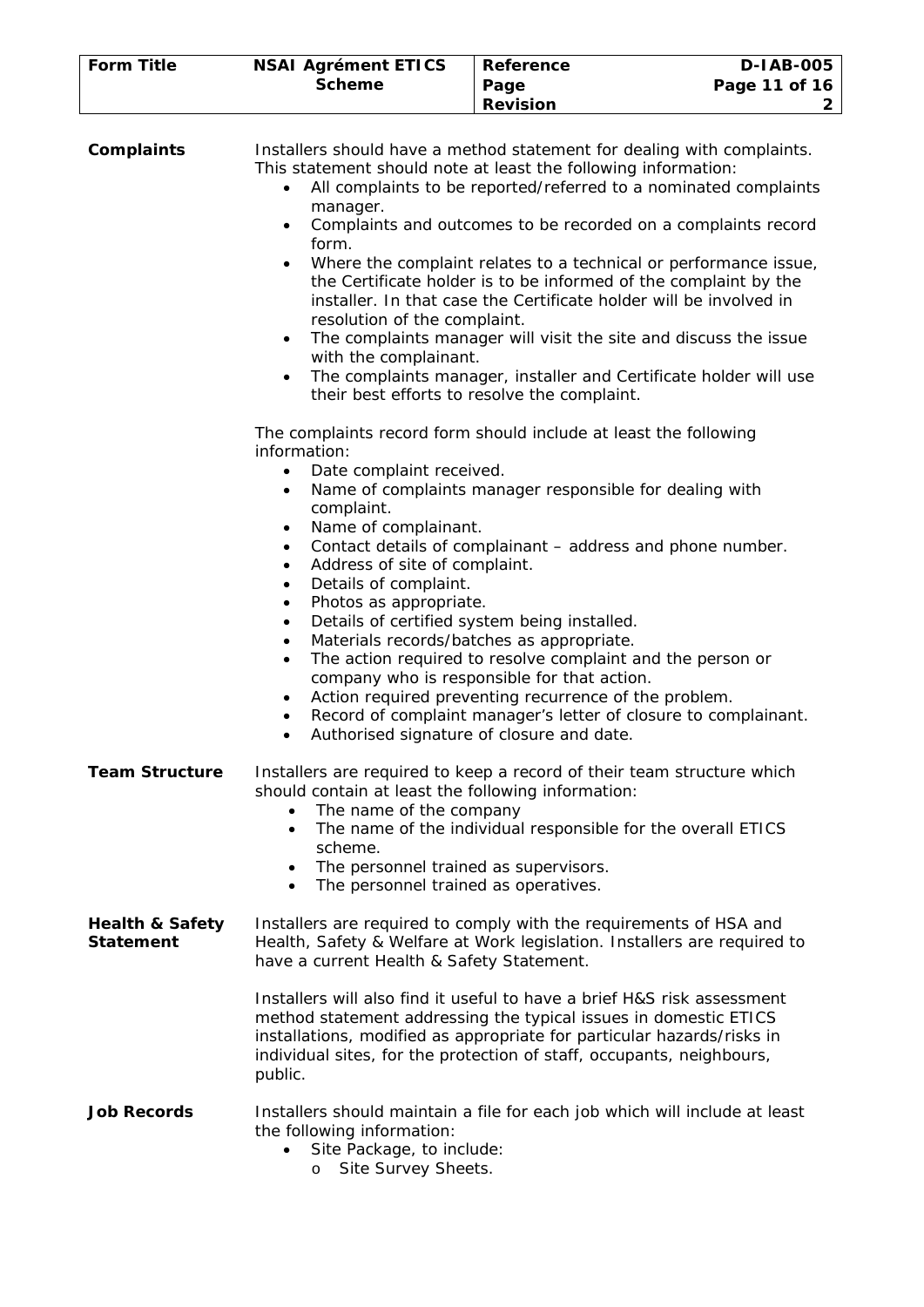| <b>Form Title</b>                   | <b>NSAI Agrément ETICS</b><br><b>Scheme</b>                                                                                                                                                                                                                                                                                                                                          | Reference<br>Page                                                                                                                                                                                                                                                                                                                                                                                                                                                                                                                                                                                                                                                                                                                                                                                                                                                                                                                                                                                                                                                                                                                                                                                                                                                                                                                                                                                                                                                                                                                                                                                                                                                                                                                                                                                                                                                                                                                                                                                                           | <b>D-IAB-005</b><br>Page 12 of 16 |
|-------------------------------------|--------------------------------------------------------------------------------------------------------------------------------------------------------------------------------------------------------------------------------------------------------------------------------------------------------------------------------------------------------------------------------------|-----------------------------------------------------------------------------------------------------------------------------------------------------------------------------------------------------------------------------------------------------------------------------------------------------------------------------------------------------------------------------------------------------------------------------------------------------------------------------------------------------------------------------------------------------------------------------------------------------------------------------------------------------------------------------------------------------------------------------------------------------------------------------------------------------------------------------------------------------------------------------------------------------------------------------------------------------------------------------------------------------------------------------------------------------------------------------------------------------------------------------------------------------------------------------------------------------------------------------------------------------------------------------------------------------------------------------------------------------------------------------------------------------------------------------------------------------------------------------------------------------------------------------------------------------------------------------------------------------------------------------------------------------------------------------------------------------------------------------------------------------------------------------------------------------------------------------------------------------------------------------------------------------------------------------------------------------------------------------------------------------------------------------|-----------------------------------|
|                                     |                                                                                                                                                                                                                                                                                                                                                                                      | <b>Revision</b>                                                                                                                                                                                                                                                                                                                                                                                                                                                                                                                                                                                                                                                                                                                                                                                                                                                                                                                                                                                                                                                                                                                                                                                                                                                                                                                                                                                                                                                                                                                                                                                                                                                                                                                                                                                                                                                                                                                                                                                                             | $\mathbf{2}$                      |
|                                     | Project Specific Design.<br>$\circ$<br>$\circ$<br>sites)<br>NSAI Agrément certificate<br>٠<br>Standard specifications<br>٠<br>Product data sheets<br>٠<br>Quotations/Invoices.<br>$\bullet$<br>Product traceability records.<br>Check sheets/Inspection Records.<br>document.                                                                                                        | Standard documentation (can be used repeatedly on other<br>Photos of before, during and completion of installation.<br>Home Owners Manual (job specific data only).<br>Details of the contents of those documents are described in this                                                                                                                                                                                                                                                                                                                                                                                                                                                                                                                                                                                                                                                                                                                                                                                                                                                                                                                                                                                                                                                                                                                                                                                                                                                                                                                                                                                                                                                                                                                                                                                                                                                                                                                                                                                     |                                   |
| <b>Site Survey</b><br><b>Sheets</b> | following information:<br>Date of survey.<br>Surveyor's name.<br>Clients name and contact details.<br>$\bullet$<br>Site address.<br>$\bullet$<br>Planning Permission status:<br>$\circ$<br>2000)?<br>$\circ$<br>$\bullet$<br>$\bullet$<br>each external wall.<br>Photos as appropriate.<br>$\bullet$<br>$\bullet$<br>$\bullet$<br>$\bullet$<br>$\bullet$<br>ensure walls are sealed. | Site survey sheets should record conditions found on site prior to<br>commencement and identify and record an appropriate solution. The site<br>survey sheet should be referred to throughout the job with confirmation<br>that measures have been implemented recorded on check sheets /<br>inspections. The site survey notes should identify and record at least the<br>Consideration of proposed external wall insulation relative to<br>Is the proposed work exempted development (from the<br>requirement to seek planning permission) as defined<br>"development consisting of the carrying out of works for<br>the maintenance, improvement or other alteration of any<br>structure, being works which affect only the interior of<br>the structure or which do not materially affect the<br>external appearance of the structure so as to render the<br>appearance inconsistent with the character of the<br>structure or of neighbouring structures" (reference clause<br>4 (1) (h) Planning and Development Act, 2000 - SI 30 of<br>Is the building a protected or proposed protected<br>structure or is it located in an area of architectural<br>conservation? If there is a possibility of this being so,<br>seek expert advice or contact the Local Authority.<br>Health & Safety issues including access to complete works.<br>Details of building form and dimensions, including sketches of<br>Party/separating walls and floors requiring fire barriers.<br>Fire separation requirements at boundary<br>Exposure to impact (parking, ballgames, vandalism etc.) and<br>establish impact resistance category required.<br>Exposure to heat (barbeque, bonfires etc).<br>Close or abutting elements that could induce moisture or require<br>special consideration, including garden walls.<br>Details of wall construction including an inspection of the tops of<br>cavity or hollow block walls (at wall plate and sloping gables) to<br>Confirm details of existing cavity/dry lining insulation (e.g. |                                   |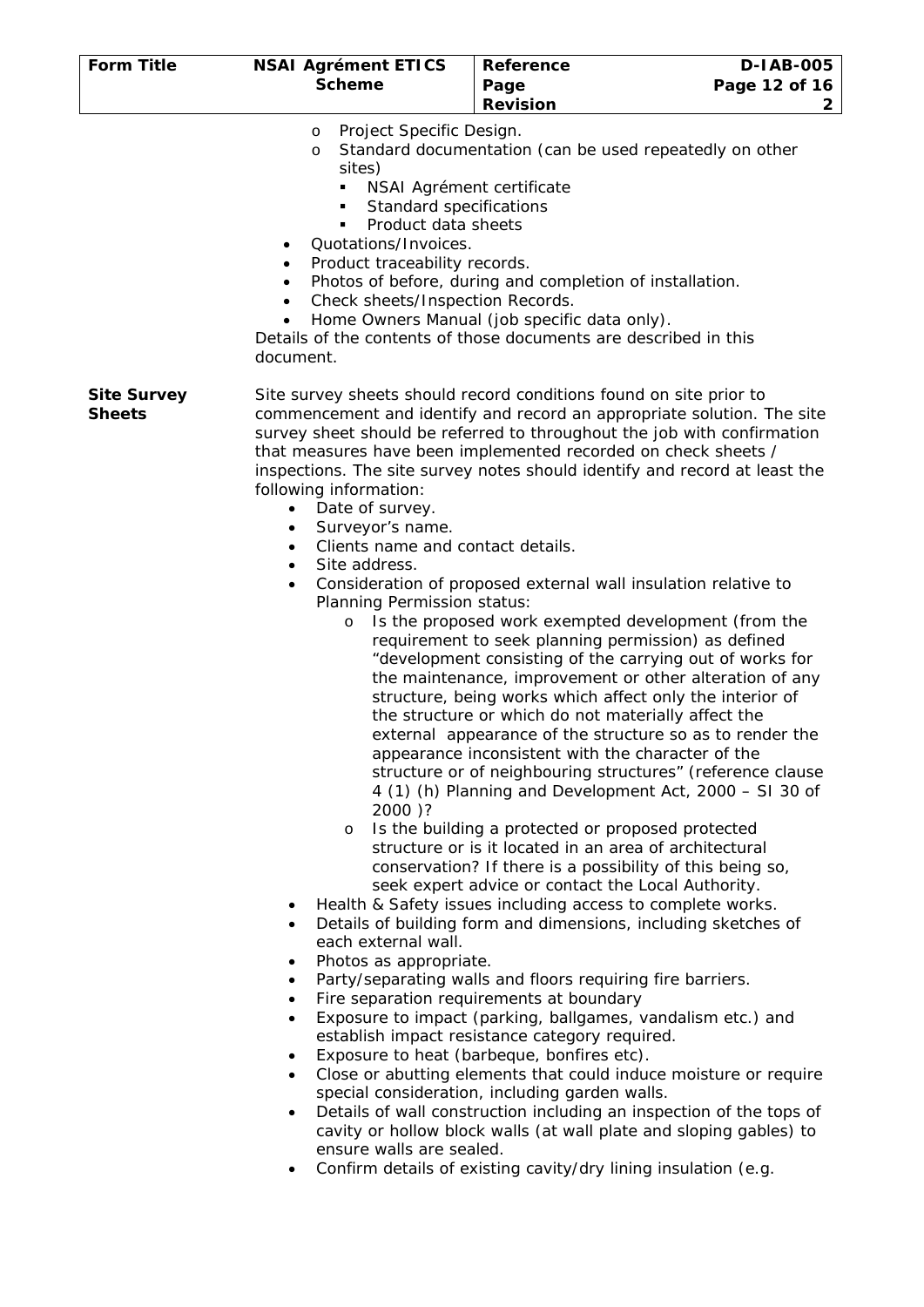| <b>Form Title</b>                 | <b>NSAI Agrément ETICS</b>                                                                                                                                                                                                                                                                                                                                                                                                                                                                                                                                                                                                                                                                                                                                                                                                      | <b>Reference</b>                                                                                                                                                                                                                                                                                                                                                                                                                                                                                                                                                                                                                                                                                                                                                                        | <b>D-IAB-005</b> |
|-----------------------------------|---------------------------------------------------------------------------------------------------------------------------------------------------------------------------------------------------------------------------------------------------------------------------------------------------------------------------------------------------------------------------------------------------------------------------------------------------------------------------------------------------------------------------------------------------------------------------------------------------------------------------------------------------------------------------------------------------------------------------------------------------------------------------------------------------------------------------------|-----------------------------------------------------------------------------------------------------------------------------------------------------------------------------------------------------------------------------------------------------------------------------------------------------------------------------------------------------------------------------------------------------------------------------------------------------------------------------------------------------------------------------------------------------------------------------------------------------------------------------------------------------------------------------------------------------------------------------------------------------------------------------------------|------------------|
|                                   | <b>Scheme</b>                                                                                                                                                                                                                                                                                                                                                                                                                                                                                                                                                                                                                                                                                                                                                                                                                   | Page                                                                                                                                                                                                                                                                                                                                                                                                                                                                                                                                                                                                                                                                                                                                                                                    | Page 13 of 16    |
|                                   |                                                                                                                                                                                                                                                                                                                                                                                                                                                                                                                                                                                                                                                                                                                                                                                                                                 | <b>Revision</b>                                                                                                                                                                                                                                                                                                                                                                                                                                                                                                                                                                                                                                                                                                                                                                         | 2                |
|                                   | boroscope).<br>Details at roof/wall junction.<br>$\bullet$<br>Detail at floor/DPC level.<br>$\bullet$<br>Evidence of dampness in walls.<br>$\bullet$<br>$\bullet$<br>runoff.<br>٠<br>$\bullet$<br>Surface/render/paint condition.<br>$\bullet$<br>٠<br>Cracks and movement joints.<br>$\bullet$<br>$\bullet$<br>٠<br>Adequacy of roof overhangs<br>٠<br>Details of abutting roofs.<br>Architectural features.<br>Room ventilators and extractors.<br>Details of services at external walls;<br>Flues and chimneys.<br>$\circ$<br>$\circ$<br>$\circ$<br>$\circ$<br>$\circ$<br>rods/boxes.<br>O<br>$\circ$<br>$\circ$<br>Alarm boxes and cables.<br>$\circ$<br>O<br>ground features.<br>Other.<br>$\circ$<br>gates or hanging baskets etc.<br>Issues raised by client.<br>$\bullet$<br>Other exceptional conditions.<br>$\bullet$ | Exceptional moisture on wall such as significant roof rain water<br>Plant growth and residues requiring sterilising/cleaning off.<br>Structural condition (pull test if appropriate).<br>Decorative bonded slips or facings material.<br>Details of openings and reveals; doors and windows.<br>Window sill and door threshold conditions.<br>Building ventilators for roof and subfloor.<br>Rain water pipes and outlets.<br>Foul and waste pipes and outlets.<br>Gas pipes, brackets and meter housing.<br>ESB cables, brackets, meter housing and earth<br>Outside lights and sockets.<br>NTL/telecoms cables and fittings.<br>Satellite dishes and cables.<br>Affected gulleys, AJs, manholes and other covers or<br>Structural fixings such as awnings, clothes lines, hose-reels, |                  |
| <b>Project Specific</b><br>Design | Client name and contact details.<br>$\bullet$<br>Site address.<br>$\bullet$<br>$\bullet$<br>$\bullet$<br>Adhesives.<br>$\circ$<br>Fixings.<br>$\circ$<br>$\circ$<br>$\circ$<br>Basecoats.<br>$\circ$<br>Mesh.<br>O<br>Drimore and finish coate                                                                                                                                                                                                                                                                                                                                                                                                                                                                                                                                                                                  | Certificate holders must develop a project specific design for each<br>installation. The following information should be considered for inclusion:<br>Response to specific issues identified in site survey.<br>Specific identification of all materials to be used:<br>Insulation statement with description of each insulation<br>type, thickness and thermal resistance, including a U-<br>value calculation (completed by a competent person) for<br>the particular complete wall construction.<br>Description of insulation at thermal bridges.                                                                                                                                                                                                                                    |                  |

- o Primers and finish coats.
- o Sills.
- o Accessories.
- Method statement for the installation of the materials.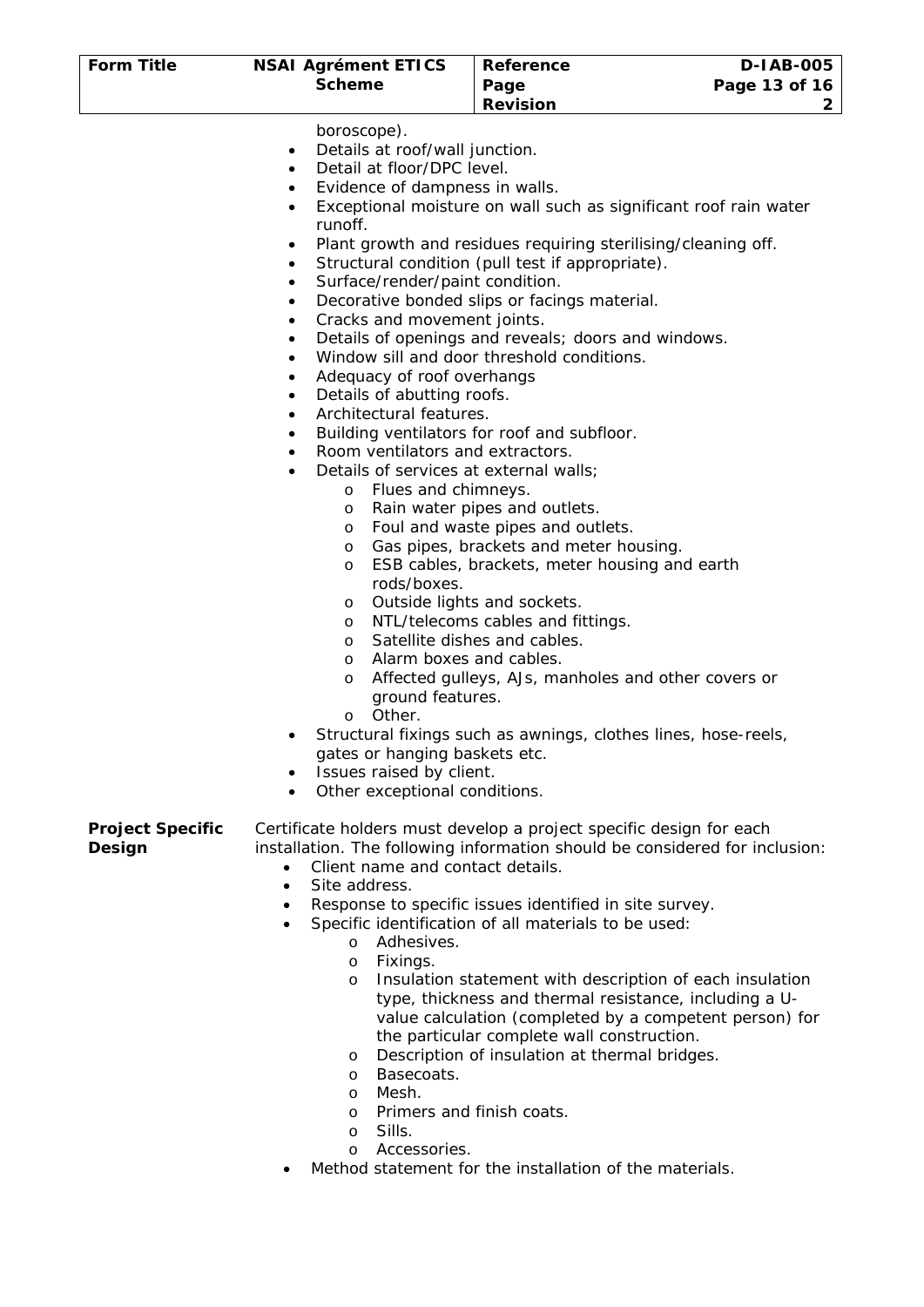| <b>Form Title</b> | <b>NSAI Agrément ETICS</b>                                                                                                                                                                                                                                                                                                                                                                                                                                             | <b>Reference</b>                                                                                                                                                                                                                                                                                                                                                                                                                                                                                                                                                                                                                                                                                  | D-1AB-005           |
|-------------------|------------------------------------------------------------------------------------------------------------------------------------------------------------------------------------------------------------------------------------------------------------------------------------------------------------------------------------------------------------------------------------------------------------------------------------------------------------------------|---------------------------------------------------------------------------------------------------------------------------------------------------------------------------------------------------------------------------------------------------------------------------------------------------------------------------------------------------------------------------------------------------------------------------------------------------------------------------------------------------------------------------------------------------------------------------------------------------------------------------------------------------------------------------------------------------|---------------------|
|                   | <b>Scheme</b>                                                                                                                                                                                                                                                                                                                                                                                                                                                          | Page<br><b>Revision</b>                                                                                                                                                                                                                                                                                                                                                                                                                                                                                                                                                                                                                                                                           | Page 14 of 16<br>2. |
|                   | $\bullet$<br>$\circ$<br>Impact resistance<br>$\circ$<br>O<br>walls.<br>O<br>O<br>Surface preparation.<br>O<br>Movement joints.<br>O<br>O<br>Reveals at openings.<br>O<br>Detailing at abutments.<br>O<br>Surface features.<br>O<br>O<br>Room ventilation.<br>O<br>O<br>O<br>Fixtures and fittings.<br>$\circ$<br><b>Exceptional items</b><br>$\circ$<br>measures to be applied.                                                                                        | Specification/detail drawings in response to all special features of<br>the building as identified in the site survey and particularly:<br>Fire barriers/fire resistance of walls close to boundaries.<br>Treatment of openings at top of cavity or hollow block<br>Details at eaves and DPC level.<br>Moisture, dampness, weepholes<br>Window sills and door thresholds.<br>Building ventilation - roof and sub-floor.<br>Building services - as identified from survey.<br>Ground, gulleys and covers.<br>Description of areas not receiving external wall insulation,<br>outlining the reason for the omission and alternative insulation<br>Description of special provisions for maintenance |                     |
| Quotation         | information:<br>Installers name and contact details<br>$\bullet$<br>Date<br>$\bullet$<br>Client name<br>Site address<br>$\bullet$<br>Materials outline description<br>$\bullet$<br>General and local U-values achieved<br>$\bullet$<br>Reveal insulation standard<br>$\bullet$<br>Sill treatment<br>$\bullet$<br>$\bullet$<br>$\bullet$<br>$\bullet$<br>about SEAI requirements)<br>client.<br>Terms of Warranty<br>$\bullet$<br>Price: Net, VAT and gross total.<br>٠ | Clear information in a quotation will benefit both the client and installer.<br>It is recommended that quotations should contain sufficient detail to<br>summarise a proposal to client, including at least the following<br>System description and NSAI Agrément Number<br>Insulation to continue above (preferred) eaves or stop below<br>Insulation to continue below (preferred) DPC or stop at DPC<br>Areas omitted (note that the installer should inform the client<br>Installers attendances included or required to be provided by                                                                                                                                                       |                     |
| <b>Invoices</b>   | should contain at least the following information:<br>Client name<br>$\bullet$<br>Site address<br>$\bullet$<br>Reference to the quotation<br>Statement of stage reached<br>٠                                                                                                                                                                                                                                                                                           | Clear information in an invoice will benefit both the client and installer.<br>It is recommended that invoices must be on installer's letterhead and<br>Reference to any variation or amount to be retained/withheld                                                                                                                                                                                                                                                                                                                                                                                                                                                                              |                     |

• Invoice amount: Net, VAT and gross total.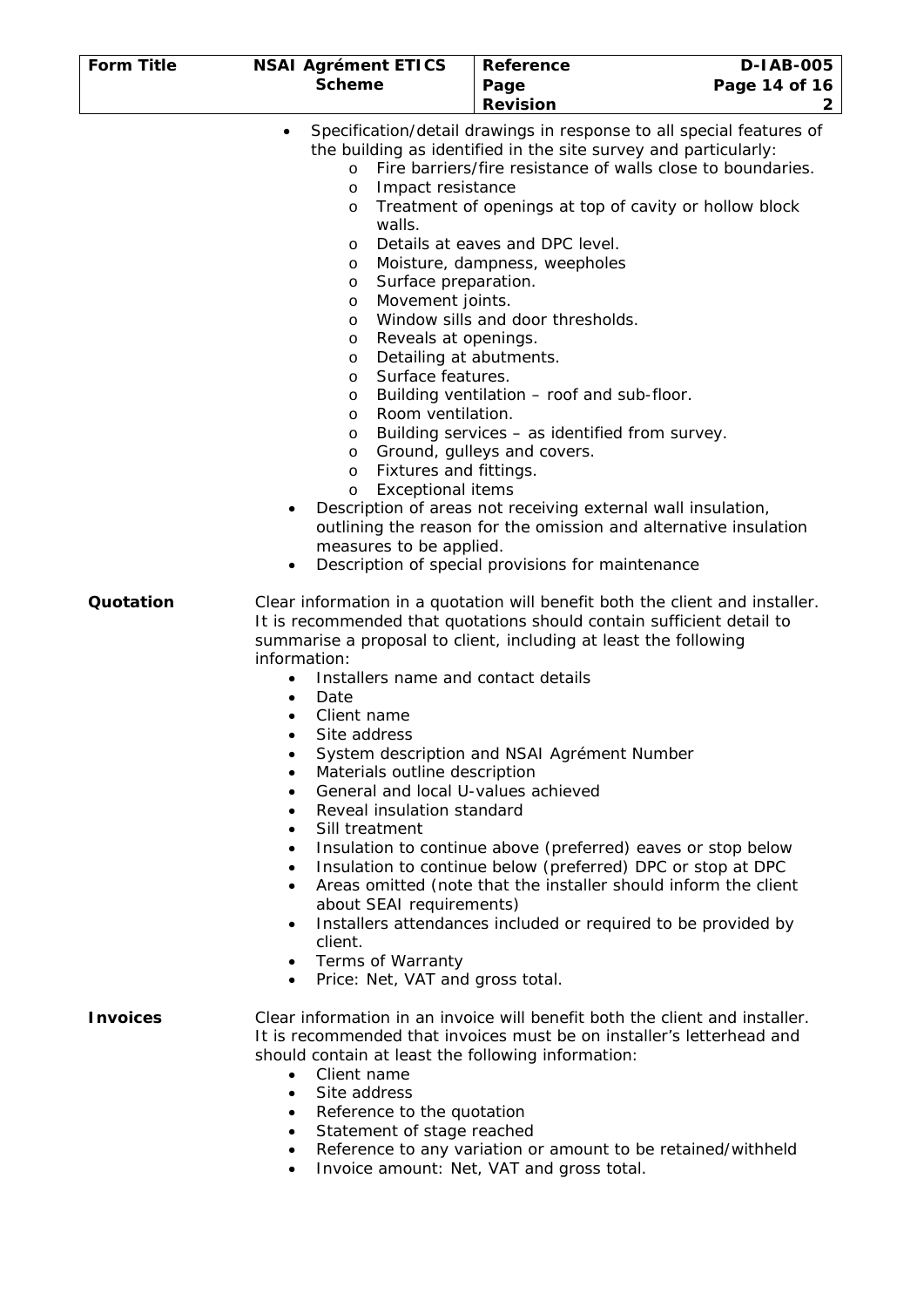| <b>Form Title</b>                                                 | <b>NSAI Agrément ETICS</b><br><b>Scheme</b>                                                                                                                                                                                                                                                                                                                                              | <b>Reference</b><br>Page<br><b>Revision</b>                                                                                                                                                                                                                                                                                                                                                                                                                                                                                                                                                                                                                                                                                                                                                                                                                                                                                                                                                                                                                                                                                                                                                                                                                                                                                                                                                                                                                                                                        | <b>D-IAB-005</b><br>Page 15 of 16<br>2 |
|-------------------------------------------------------------------|------------------------------------------------------------------------------------------------------------------------------------------------------------------------------------------------------------------------------------------------------------------------------------------------------------------------------------------------------------------------------------------|--------------------------------------------------------------------------------------------------------------------------------------------------------------------------------------------------------------------------------------------------------------------------------------------------------------------------------------------------------------------------------------------------------------------------------------------------------------------------------------------------------------------------------------------------------------------------------------------------------------------------------------------------------------------------------------------------------------------------------------------------------------------------------------------------------------------------------------------------------------------------------------------------------------------------------------------------------------------------------------------------------------------------------------------------------------------------------------------------------------------------------------------------------------------------------------------------------------------------------------------------------------------------------------------------------------------------------------------------------------------------------------------------------------------------------------------------------------------------------------------------------------------|----------------------------------------|
| Product<br><b>Traceability</b><br><b>Records</b>                  | as material is delivered.                                                                                                                                                                                                                                                                                                                                                                | Installers are required to retain sufficient delivery dockets/labels/batch<br>numbers to be able to allow identification of the correct source of all<br>materials and the batches of materials used (for reference in the event<br>of a defect). In practice, unless delivery dockets record batch numbers<br>and date of manufacture, installers will have to record the information                                                                                                                                                                                                                                                                                                                                                                                                                                                                                                                                                                                                                                                                                                                                                                                                                                                                                                                                                                                                                                                                                                                             |                                        |
| Check sheets /<br><b>Inspection</b><br>Records /<br><b>Photos</b> | include at a minimum:<br>job.<br>A form recording:<br>Date of inspection.<br>$\circ$<br>Site address.<br>$\circ$<br>$\circ$<br>O<br>Complete.<br>$\circ$<br>stage.<br>Conditions:<br>$\circ$<br>٠<br>٠<br>of site.<br>٠<br>٠<br>permitted.<br>O<br>٠<br>checklist).<br>٠<br>$\circ$<br>boundaries.<br>block walls.<br>٠<br>٠<br>٠<br>п<br>٠<br>п<br>٠<br>٠<br>٠<br>٠<br>٠<br>٠<br>٠<br>п | Regular site inspections should be recorded at the five key stages<br>(Preparation; Boarding; Basecoat; Finish; Completion). Installers should<br>refer to the Site Survey Sheet during this process. Items covered should<br>Photos (hard or soft copy) of overall works and special features<br>taken prior to commencement and at the five key stages of the<br>Name of supervisor doing inspection.<br>Stage reached - Preparation/Boarding/Base Coat/Finish/<br>Visits by Certificate holder's representative during that<br>Weather at time and since last inspection.<br>Health & Safety - signage, PPE, scaffold, tidiness<br>Edge protection on flat roofs/balconies/platforms.<br>Access on adjoining property - prevented or<br>Standard Materials and Workmanship<br>Compliance with specification (standard installer's<br>Adequate storage conditions.<br>Special features of the works as identified in the site<br>survey and project specific design<br>Fire barriers/fire resistance of walls close to<br>Impact resistance<br>Treatment of openings at top of cavity or hollow<br>Details at eaves and DPC level.<br>Moisture, dampness, weepholes<br>Surface preparation.<br>Movement joints.<br>Window sills and door thresholds.<br>Reveals at openings.<br>Detailing at abutments.<br>Surface features.<br>Building ventilation - roof and sub-floor.<br>Room ventilation.<br><b>Building services</b><br>Ground, gulleys and covers.<br>Fixtures and fittings.<br><b>Exceptional items</b> |                                        |
|                                                                   | $\circ$<br>variations).                                                                                                                                                                                                                                                                                                                                                                  | Installation as per design/different to design (authorised                                                                                                                                                                                                                                                                                                                                                                                                                                                                                                                                                                                                                                                                                                                                                                                                                                                                                                                                                                                                                                                                                                                                                                                                                                                                                                                                                                                                                                                         |                                        |